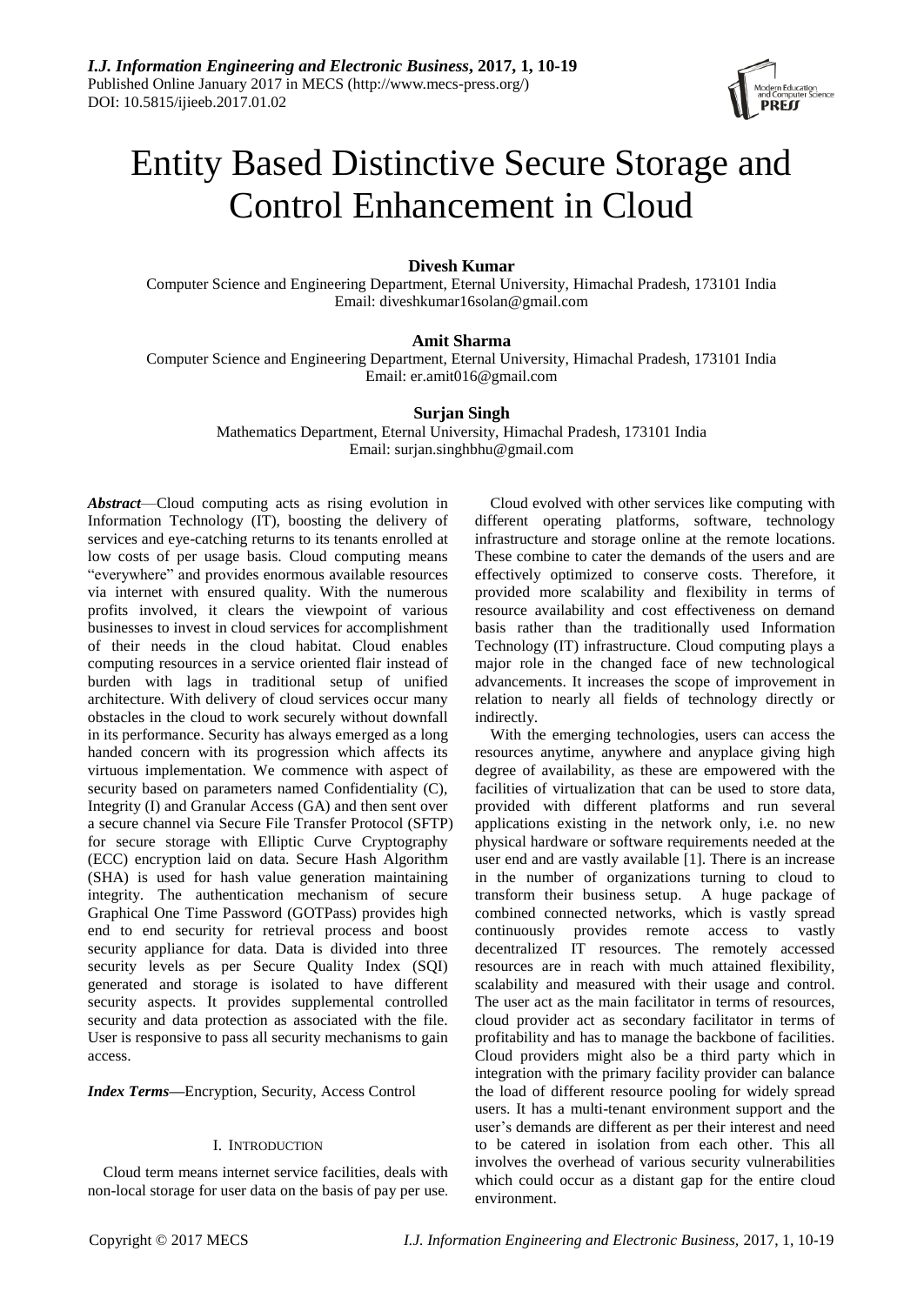The outline of the aspects of cloud computing is described in section 1 as introduction. The rest of the paper is organized as follows: Section 2 refers as background, section 3 refers to related works and section 4 explains the proposed model. The work associated algorithm is presented in section 5. Functional analysis in relation to our work is referred in section 6. Finally conclusions for the future work are summarized in section 7 and references accompanied at last.

## II. BACKGROUND

Gradually, with the increase in different aspects required in cloud by the users for the type of services they wanted, there came a need to distinguish tenant services with security diversities. The cloud offers various advantages provided by the different types of clouds having varied properties as the cloud environment started to evolve. Types of clouds as based on their distribution are namely:

## *A. Public cloud:*

The public cloud service provider provides various types of sharable resources and services available over the internet for different companies or for the general public at a small traditional cost or free of cost allowing each individual client to operate on a low-cost using pay per use approach. They are owned and worked by third parties or vendors. The services offer scalable and flexible sharing of resources that increase the choices of technologies for the user. These clouds offer the greatest level of efficiency, but are also more vulnerable to threats than private clouds [15].

## *B. Private Cloud:*

Private clouds run services provided by a single primary organization only, where no resources are shared by other external users at all. The facilities and services are available to users distinctive of a particular organization only. They offer greater control and various facilities are implemented in the security of the data which usually lacks in a public cloud. The cloud infrastructure located may be existing on premise or off premise for selective multi tenants [16]. This adds many security benefits as the server is present at the company's end mainly. It tends to provide optimum utilization of resources provided by the cloud, with the support of various applications. The enrolled tenants are considered under the circle of trusted users as represented by the organization.

## *C. Hybrid cloud:*

It refers to the formation of combined environment by both the private and public cloud thus named hybrid. It is a typical private cloud which essentially provides services and resources to other public cloud employed by different vendors where partial data resides between the two cloud environments. It combines the infrastructural facilities, maintaining different business applications of both the cloud (private or public) but is bounded by different standards and technology. One drawback of these services is that it is complex to manage different security platforms together, so different levels of security in cloud service is required [4]. The users of these clouds are considered as trusted and untrusted as per characteristics or their attributes defined by the service provider to identify them [16]. It tends to increase flexibility involved in computation of various resources and as well as help in managing workload and working flow.

The variations in different types of clouds are represented by their types of services which the different cloud providers offer. These types of services can be broadly classified as under:

## *A. IaaS (Infrastructure as a Service):*

Hardware and other physical resources which control the complete computational operations which are accessed and shared as desired, offering full infrastructural control to the users. It offers storage, network capability enhancement, computing and various infrastructural form of services for lease in terms of cost. This helps users to avoid the overhead implementation of the required infrastructure to work [17]. A virtual form of infrastructure is provided to the user, but the real physical infrastructure is held by service provider at various faroff isolated locations. Example: Google's Compute Engine, Amazon Web Services etc.

#### *B. PaaS (Platform as a Service):*

It develops and manages the applications of the users. Applications can be uploaded and installed on the same platform and can be run and tested in an application oriented environment using different programming languages, libraries, services and tools as provided in compatibility by the cloud provider and these installed applications also have predefined settings to work in the application environment [18]. It provides the different supported platforms or environments to the customers for their applications and development over the Internet. Example: Google Gears, Microsoft Azure. In this, the consumer is not able to control or manage the underlying setup associated with its services [16].

#### *C. SaaS (Software as a Service):*

Applications and other software are made accessible in various user end devices via web browsers and no control of the operating system, network support, servers etc. needed separately. Applications are enabled for the user which are made compatible with cloud environment, supports an architecture that can run multiple instances irrespective of their locations. Software as a service has non deterministic and flexible application support provided to handle the software service for various users in the cloud. So instead of purchasing the software, the cloud provider rents the software for the user and the user pay as per usage [19]. In this, whole software is provided as a service to the user which exist in the form of various instances or copies. Example: Gmail, Google Drive, Drop Box etc. [20].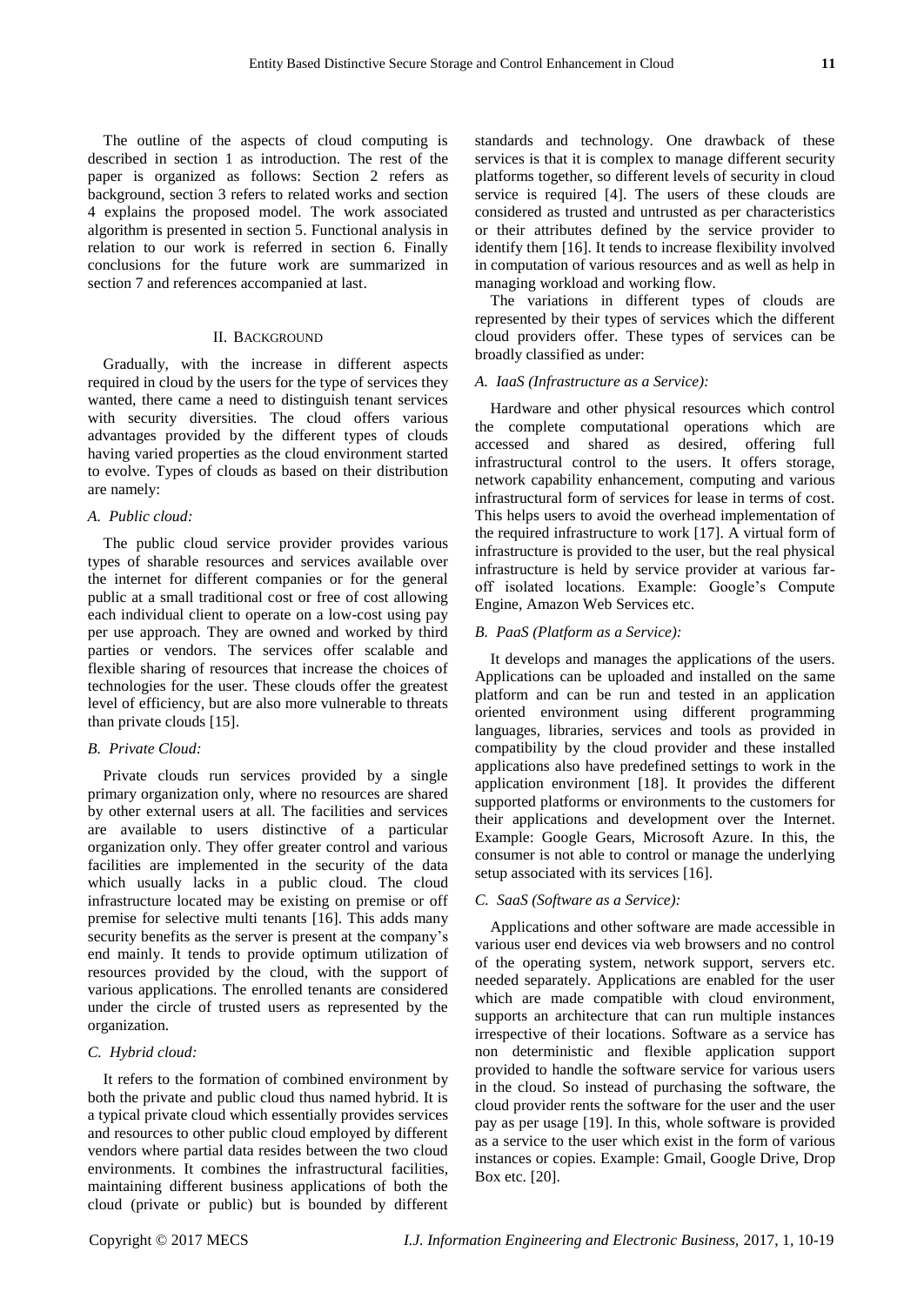Service delivery is an inevitable part of the Service Oriented Architecture (SOA) and defined by the objectives with the quality of the service to be assured which indicates the service performance. Robust and precise values affect delivery of services as desired by the consumer essential for establishing trust factors of the consumers. Repetitive services and needful updates act as an impactful route for bringing out dynamic results [22]. Customer satisfaction through service delivery becomes the prime aim of service oriented architecture with enriched quality assurance.

Various challenges are faced by SOA in terms of testing and reviewing perspectives. Problem viewing occur while testing process and is regarded as an important part of SOA based applications. Testing requires different methods and ways to help tackle the problems with respect to cloud services [23]. SOA should have intelligence of various risk detections and vulnerable problems which could tend to occur.

Content may also not be trustworthy. Credibility searching and ranking with improved information retrieval methods are required to effectively manage content to increase the reliability [24]. The retrieval process is effectively full in the retrieval of results of communication.

Outsourcing of information reflects privacy matters. It is creditable to outsource information in encrypted form, but would raise the computational overhead including cost. Several keyword searches with encryption schemes are being proven to be non-effective. Ranked keyword search with encryption enhance privacy and ensures the file retrieval accuracy [32]. It also ensures decline in computation overhead.

Reverse engineering in web-related applications help validate the extracted concepts as well as modelling them to correlate with the aim of the enhancement of the indexing process making it better and more productive [25]. Reverse engineering may empower the process in the enhancement of indexing process.

Cloud computing resources are delivered in the form of web services. These services are improved by efficient utilization, reduced administration and infrastructure costs. It shares many unified factors of peer to peer, autonomic, grid, mainframe, client server, and utility computing. It is supported by open source resources which are platform independent leading towards better utilization in terms of computing [26]. The cloud computing platform is also managed by unified loading and testing tools and other software testing tools.

The development involved in cloud computing and its setup need to have resistance and should shield the entire locale with security assets. It should care towards the secrecy and privacy of data present under cloud's liability. Security acts as a crucial and foremost part combined as a utility attached to the cloud. Security has been a critical issue of all times since the evolution of cloud. Many cloud security implementations were based on firewalls, access control lists, virtualization of networks with virtual interfaces, protocols and policy frameworks attribute based encryption etc. This paper tends to put forward the

main concern of cloud computing and helps to efficiently implement the overall secure mechanism in the cloud. It uses the advance technologies like foremost Secure File Transfer Protocol (SFTP) for data protection, leading Secure Hash Algorithm (SHA) for integrity maintenance, renowned Elliptic Curve Cryptography (ECC) for encryption and elite Graphical One Time Password (GOTPass) authentication mechanism for distinguished validation security for tenants developed in a model structure which is capable of providing fine grained end to end security and help to improve the various concerns and threats emerging in the cloud. This modular architecture helps to ensure and satisfy the authorized access and expected behavior as per norms of cloud in today's world.

The cloud demands a combined security implementation of data protection in the cloud environment to have a better adaptability towards various threats. There comes a need to adopt a combined approach to data security implementation and different aspects empowering security in the cloud [10].

A vigorous authentic mechanism like GOTPass [21] is much more needful to account security to be laid for various tenants in the cloud. The efficient, proven authentic mechanism is widely capable of bringing a well-established combination of graphic usage embedded within password replacement as a better option than the traditional used passwords. The authentication procedure is much more powerful as yields a combination with graphics for one time password generation. It is a very good approach to attain the security in the multiuser environment of cloud.

#### III. RELATED WORKS

The term cloud is associated with a past history of the evolution of the telecommunication industry. The cloud emerged as a combination of unknown virtual environment laid and enacted with highly available resources at the door step with a service oriented design for the users. This caused the numerous facilities to be discounted and came as a face for integrated service delivery as a major advantage over traditional common service providence. Thus, with the infancy of this modern technology with benefits, it has snags that need to be addressed to make cloud computing to be more secure and keep it intact till date.

Many attacks were popular in earlier times of evolution of cloud computing, which clearly displayed the need of fine grained access security and control implemented inside the cloud to never have the probability of occurrence of any attack like Distributed Denial of Services (DDoS). The increase in resources could never let solve and overcome the DDoS attacks. It clearly defines a need of access limited approach rather than any traditional measures to reduce the effect of the DDoS attacks laid upon cloud or user [1]. Denial of service is not only an issue for the users, but also for the cloud service providers. It could produce enormous loss and the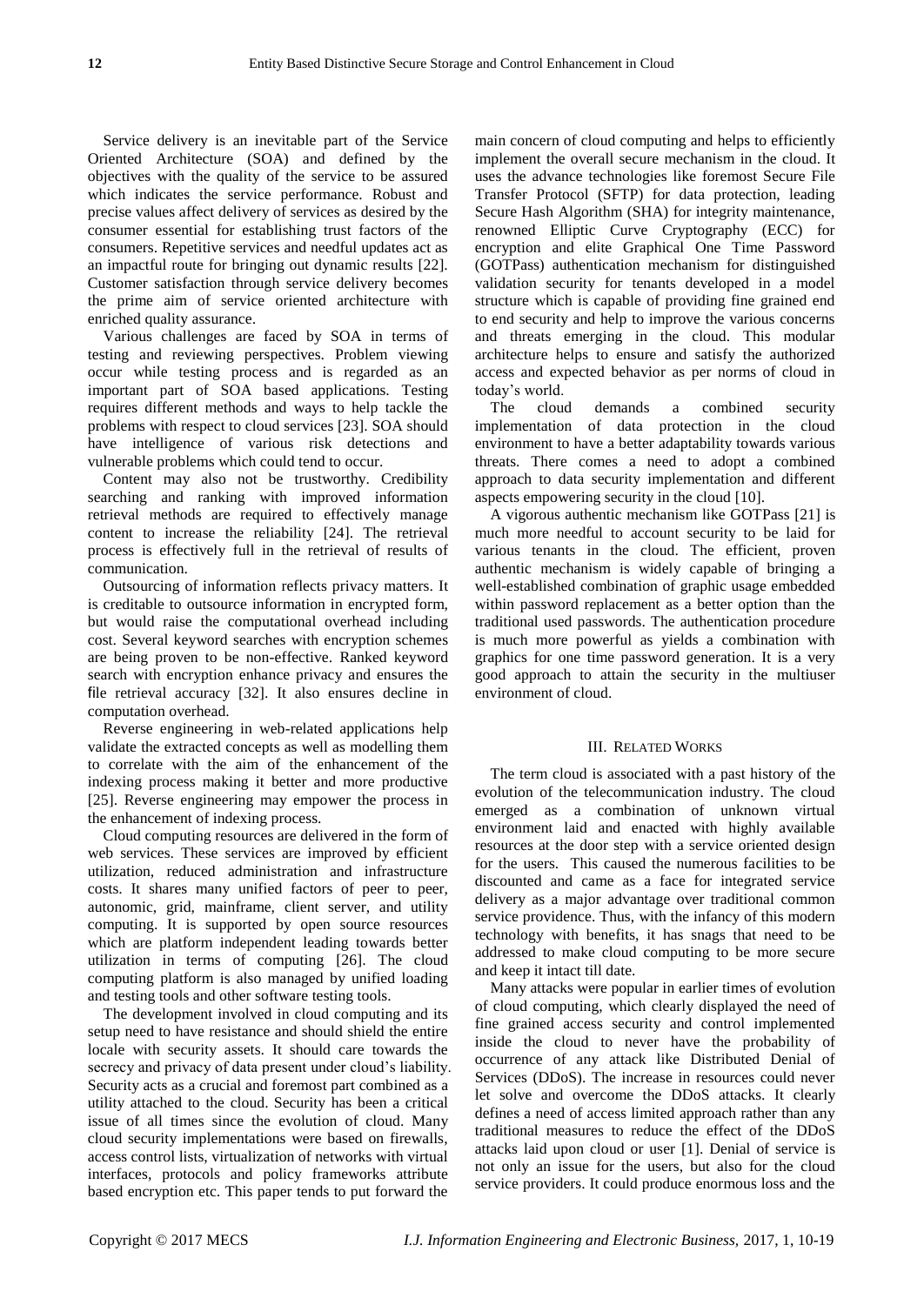whole control over the cloud could go into the hands of intended attackers.

Virtualization provides numerous benefits of types of resources like software, network and hardware. It also improves continuity in service other than the deduction of workload, ease of services at a low price with improvement in other possessed properties. It is to be provided for all the entities involved and as far as possible. It can customize the network specification and enhance control over virtual machines [27]. With the coverage of virtualization over whole infrastructure, security remains a concern.

Cloud environment provides its users lower costs payable to the cloud service provider and involve a minimum initial cost for functionalities. Cloud architectural base needs development in terms of dynamic and versatile cloud modular approach which inhibits newly occurring solutions to any security issues pertaining in the cloud. Therefore, with these deep concerns the cloud model resources cannot be held out of any control mechanism or without any external regulatory laid upon them. Keeping aside the endless benefits of cloud environment due to its resources and computing offered to the common user, they are occupied with numerous emerging issues of security [3]. Cost enacts as a considered factor in order to migrate for services from the traditional system to the cloud environment to likely fulfil the user's needs. Other than cost effectiveness benefit of cloud acting as a major reason for migrating the whole industrial setup onto cloud, there is security as a major consideration and a likely factor termed as the main highlight for exposed threats in the cloud environment in the minds of the general public seeking the option of cloud computing as a future for their business needs.

Despite security measures to be taken, the cloud computing process should aim to provide fluency in the process of computing carried onto the storage. Some consumers are not at all to be concerned weather from which source provider they are being facilitated. The sole purpose still lies in the demands for resources being efficiently catered within the cloud surrounded environment and faithful relation is crafted between the two major entities involved namely provider and consumer [4]. Resource utilization with security support, act as a feature which is inevitable to the user, making it clear to proficiently provide resources to the users.

With the substantial increase in the threats and gaps in security, there lies a need to integrate a newly better cryptographic scheme in the real cloud environment. Elliptic curve cryptography has been proven to be presented as a better option to implement the encryption security as well as digital signature generation effectively, which provides quality support for the encryption process where ever needed in the cloud environment. The encryption placed has the capability to involve randomness and unpredictable level of security for the intruder or any vulnerable attacker to perform any type of insider attack. Elliptic curve cryptography clearly reflects that it is highly efficient to handle the enormous number

of users and in comparison to RSA 512 bit key possess equivalent encryption capabilities as 112 bit key of ECC and 256 bit key of ECC similar to 2048 bit RSA key [7]. So, surely a cloud could deal with less complex ECC keys rather than other crypto methods taken into account.

Data security analysis is a righteously need and a basic necessity of the whole cloud to survive from the undesired effects like information leaks, data variability caused leading to the formation of loopholes for the user like secrecy, availability and integrity loss and prone to other several attacks which seems to be located in the cloud. There could be chances of playing undesired brute force attempts, malicious turnaround of servers, replacements and changes occurred in identities as well as concerned data which should not be allowed to occur in cloud enforcement [10]. The working headed in the system of cloud environment is made more effective in its own terms with greater control on the parametric base within the changing environment of today's technological cloud evolution.

There are many aspects hidden or abstracted for the users about the backend infrastructure or hardware as well as how it is being provided and being maintained to provide access to the cloud tenants in continuity without having any physical ownership over the provided types of resources by the service provider. There may occur many security threats and breaches headed by various intruders into the cloud environment that indulge to perform various types of attacks in a cloud that may vary the type of harm done to the cloud, affects the users as well as imposing threats to the cloud establishment. Attacks have much greater strength and are causing harm, even to the cloud itself.

The cloud should be modelled to provide supportive and trusted data sharing upon which a common user could rely upon and become secure in dynamically ever changing environs. The threats in categorized forms presented to be more identifiable namely Inner-Outer, Active-Passive and Collusion threats out of which Inner threats may be caused by any identity associated with the cloud and would be unauthorized other than the owner himself and outer threats prevail from outside into the cloud led by some external malicious intruding entities or any forced adversaries far from the system reach or not being a part of the system. Active attacks refer to those in which harm is done actively and intentionally ejected malicious files onto the cloud and passive ones being rolled by intruding and performing snooping as a spy and reveal parts of the secret conversation or any communication currently being held between two entities in the cloud. Collusion threats take place between the cloud service providers (CSP) and the users from getting access to collect data of others for their self-concerns. [2].

In the dynamically changing environment around the data, threats are more likely to embrace the malicious working and unexpected changes in the cloud habitat.

DDoS attacks are impactful over application layer and appropriately determination of DDoS attacks is a very challenging task [28]. DDoS attacks appear as much weighted concern in the cloud.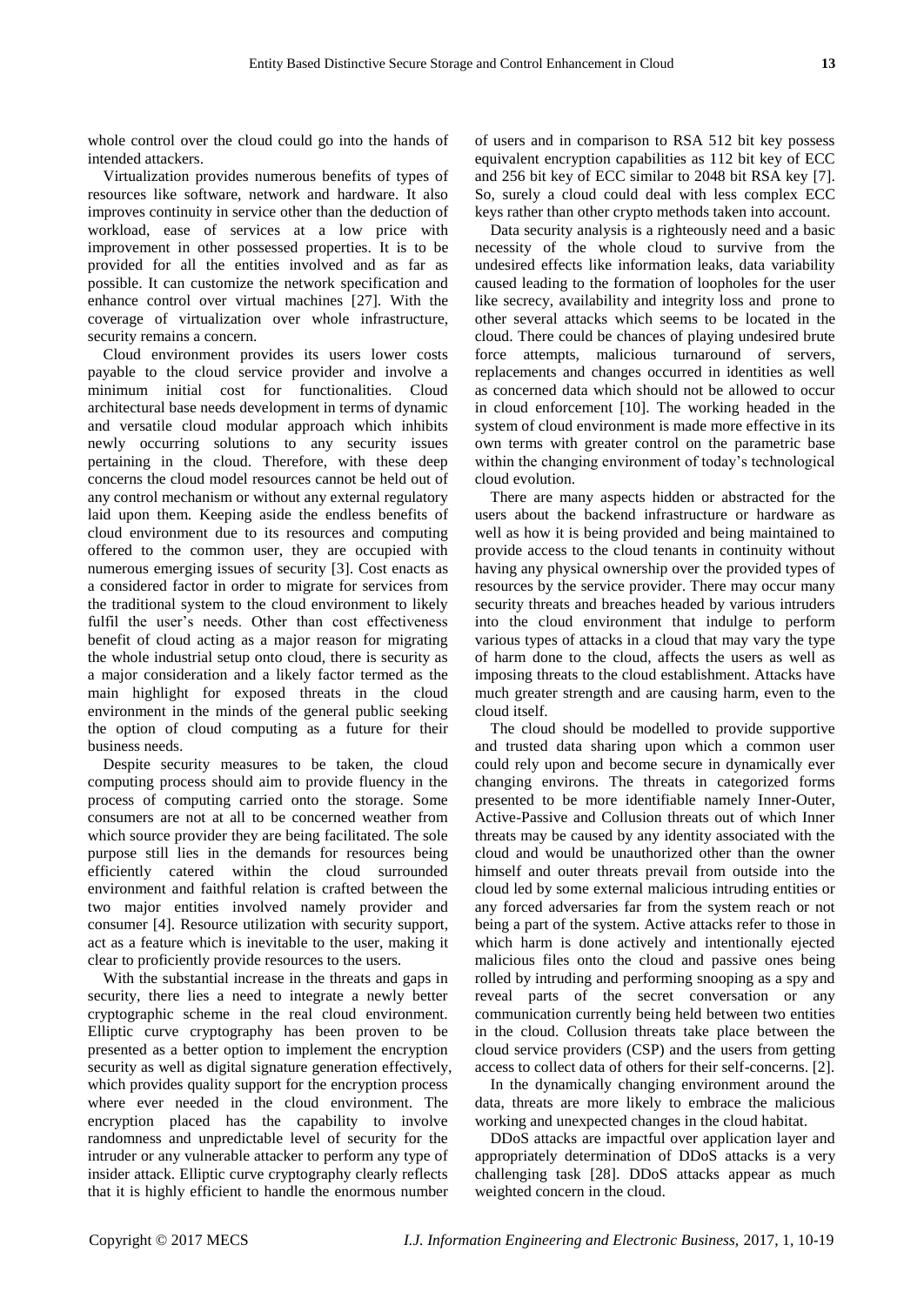Other attacks too began to change the scenarios demanding the lookout needs in security and began to state security as a hand in hand concern with increasing technological advancements in the cloud. Some of the attacks commonly concerned with networks are Man in Middle attacks, cookie poisoning, xml signature element wrapping, sniffing attacks, cross site scripting attacks etc. The threats could probably lead to failure [11]. Several attacks intentionally put the whole working scenario of the cloud into a face of the larger threat that needs immediate catering in order to avoid any situation of loss to occur with any such type of attacks emerged as a possibility in the cloud.

Seemingly each resource, computing and infrastructure in cloud turn out to be a service in every aspect of the cloud functionality available in modern computing. Dynamically levels must be defined for the computing assets present with the cloud. Virtualization technologies should be provable defined to bring efficiency and better flexibility in scaling. Resource allocation must effectively utilize all the physical as well as virtual resources. There must be a balance maintained, which clearly defines the allocation limits for each entity usage of assets. This could probably lead to increase in resource management and performance of the cloud [6]. There comes a need of security with the data to be layered and allocated to different availed facilities as data is precious as to be kept securely when any facility modification is done in the cloud.

Elliptic curve cryptography easily scores over RSA and could be integrated effectively to provide protected remote access to storage, data in possession to the owner and is applicable to varied fields. It is capable of providing strong form of encryption for the data protection in terms of its comparison to other popular encryption adopted in today's world [8]. There is need of new capable cryptographic enriched new methods and better data protection to be embedded with systems to bring the data into involvement and its utilization in various fields of cloud.

The threats to be identified in a large scale is efficient only when we carry out reports and results of their still occurrences from time to time. The large number of threats require to be catered efficiently and the information which is to be gathered from analysis and reports must also be frequently updated with new threats. Attacks not only evolve by technological improvements and network infrastructure but also from many physical factors and other natural calamities which may cause loss of control over the infrastructure. Thus, there is a large number of factors under consideration which puts the cloud computing environment in multiple risks in one way or the other. The number of threats and their amount of risk incurred, both are an important part of type of threats and their risk assessment [12]. In case of large scale build of number of resources in a cloud, many attacks can be left unseen and which could be without any intended purpose that just let break the norms in the large spread working environment of the cloud. These can be better analyzed with the reports and analysis of the

overall measure of behavior of cloud working involving its expected change of states.

The Quick Response (QR) code is in popular demands to perform small information related encoding and is useful in the cloud environment. These began to establish as new trend with mobile access user verification and compatible device support to enhance security with cloud involved technology. These are easily deployable, robust, decode abilities of the form 2-dimensional matrix barcodes used to encode vital material and are inexpensively empowered with characteristics of high information density. There are 40 types of QR code.

It's widely used in organizations like Pay-Pal payment oriented companies, and also for mobile one click payments. Combining these non-readable codes by humans with one time passwords makes them much more secure. Different security features can be embedded and can behave as a digital signature verification utility as like Secure Sockets Layer (SSL). These codes opt to enhance and increase the security features enriched within cloud [9]. Quick Response (QR) codes could turn out to be malicious, replicated and modified. There arise many concerns before putting these codes into practice.

Data can be existing of various types and in different forms too. Data is closely remarked as a critical, precious asset to any individual or an organization concerned with its ownership. There also comes the need of setting up many unique security parameters and barriers to treat the importance and sensitivity concerned with this asset as security in modern cloud computing is an everlasting concern with its pertaining privacy issues and needs to work with the approach of giving restricted access and authorization. Basically the whole security view is revolved broadly around the three important classified factors, namely confidentiality, integrity and availability of data to protect and formation of a categorized, defined approach in giving levels to the data to handle the sensitivity range to cater the incoming resources and efficiently secure them in this vulnerable environment [5]. Data is the only asset for the upholding of the cloud service provider and data has to be treated without any chance of its loss and should be kept in guard from the all threats which could occur in any scenario after its possession.

DDoS attacks seem to be much more prevalent in the cloud even in secure environments. They are needed to be prevented and solved with acute mechanisms like Anti-DDoS with help of effective advanced protocols [29]. This would also help to undo the effect caused by the DDoS attacks abstracted within networks.

Intrusions are harmful against security parameters for delivering cloud services. Firewall not itself is sufficient for handling all network threats. Intrusion detection and avoidance are to be positioned for effectiveness and securement [31]. The adoption of soft computing techniques can improve the security aspects and uphold service protection in the form of trusted platform for the Internet of Things (IoT) environment of cloud.

Furthermost imperative security threats displayed recognized via Cloud Security Alliance (CSA) are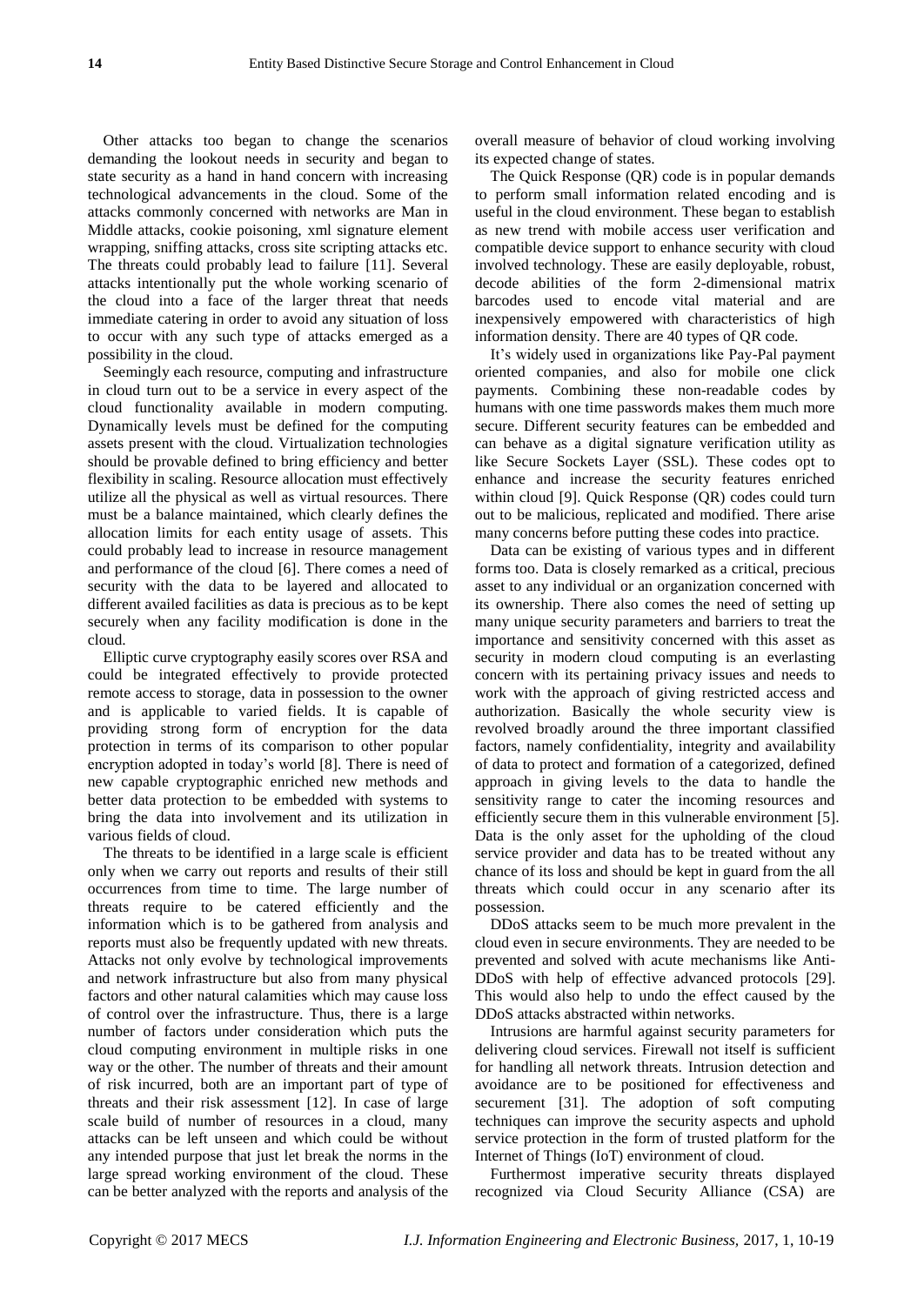focused on various attacks from network, breaches caused for data loss and also done via other users or the other cloud environment entities. Hence security methods must be adopted and there is an urgent need for solving problems caused by security mistreatments [13]. The recommendations may help in cloud to better understand present scenario and to have a clear view of emerging problems faced in today's cloud establishments.

Networking has a major role to play along with concerns for migration onto the cloud. Issues crucial like network breaches are accompanied by resource distribution in the virtual environs [30]. There comes a need for robust infrastructure and services for cloud empowerment.

Most kind of passwords cannot be grasped in mind and are vulnerable to hacking. Passwords as credentials used of the type GOTPass is a new form of single time numerical code in combination to usually small graphical image type used to secure the login and clearly is very secure to be used with low cost and is easily deployable. It seems to be much better than the multiple device password systems as not only saves hardware costs, but also the load of availing access. The login part is very secure in its terms. Images are distractions and being random decoys. There is a generation of an eight digit random one time code and has to be submitted in order to avail login access. It has the advantages of the secure password setup of graphical representation and one time code is to be used for access. It is used as initial and advanced security as per way of producing one time password, additionally producing more security in terms of passwords [21].

Fine grained supply of access grants exposed data to the attackers may fail system functional working, performance loss and loss of data resources. Changes in the data and services within security mechanisms with breaches manually manage the whole complex control rules, thus producing error prone configuration states eventually interrupting workflow. Flexible but complex infrastructure defines the difficulty in trusting the administrators to appraise and validate security mechanisms occasionally. Unsafe medium involves integrity and confidentiality attacks further denying service and unreliable authentication. Attackers may control the underlying network infrastructure. Easy catchable traffic can be further treated to be modified by running cryptanalytic measures. The functional accuracy and security is to be more polished and adopted mutually in infrastructure developmental setup. It creates a clear observation to involve the security integrated solutions to save the cloud environment from various attacks still into picture in today's world [14]. Access control should be established to a very fine level and with the support of other utilities and protocols in order to have security. Attackers may take the unwanted advantage and cause breaches easily in weak security implementation and could disrupt the whole cloud working.

## IV. PROPOSED MODEL

The architectural working of our model is based on several proportions and strict procedures for the cloud environment. This scheme lets the end to end security laid above entire entities including the cloud. Consequently empowered with the varied purpose specific mechanisms by the support of legalized advanced protocols, the security is being provided for the cloud computing environment and aims to accomplish precarious data to be secured with fine grained functionality. First proportion displays the secure storage of the owner's files to the cloud. It is clearly subdivided into activities, namely registration of the owner himself, index allocated for the file to be uploaded containing the keyword, in-transit secure encryption, computed hash value of the file and lastly followed by the security quality index desired logically to be set by owner on the basis of Confidentiality, Integrity and Granular Access as desired. Second proportion deals with the activities of retrieval of data from the cloud, following certain secured procedural communications of requests for data access. This activity further consists of user registration with GOTPass authentication mechanism [21], resource request via authentication, retrieval process and thereby providing authorization decryption code for the file via owner himself on passing all security mechanisms referenced with protocols support for file retrieval.

#### *A. Secure Storage of File:*

It deals with several steps as below:

1) Owner's Registration: This proportion relates to the initial step concerned with the owner's identity to be created with the collaboration of cloud. It includes owner's registration with credentials and then the cloud updates the owner's record and sends a grant notification when validates a valid owner and authorizes the owner to use cloud services.



Fig.1. Owner Registration

The owner now uploads file to the cloud after several steps, namely Indexing, Standard Encryption, Computing Hash Value and Security Quality Index Setup. Thereafter, the file undergoes all these protection mechanisms, and sent over the cloud in an isolated, secure medium having in-transit security.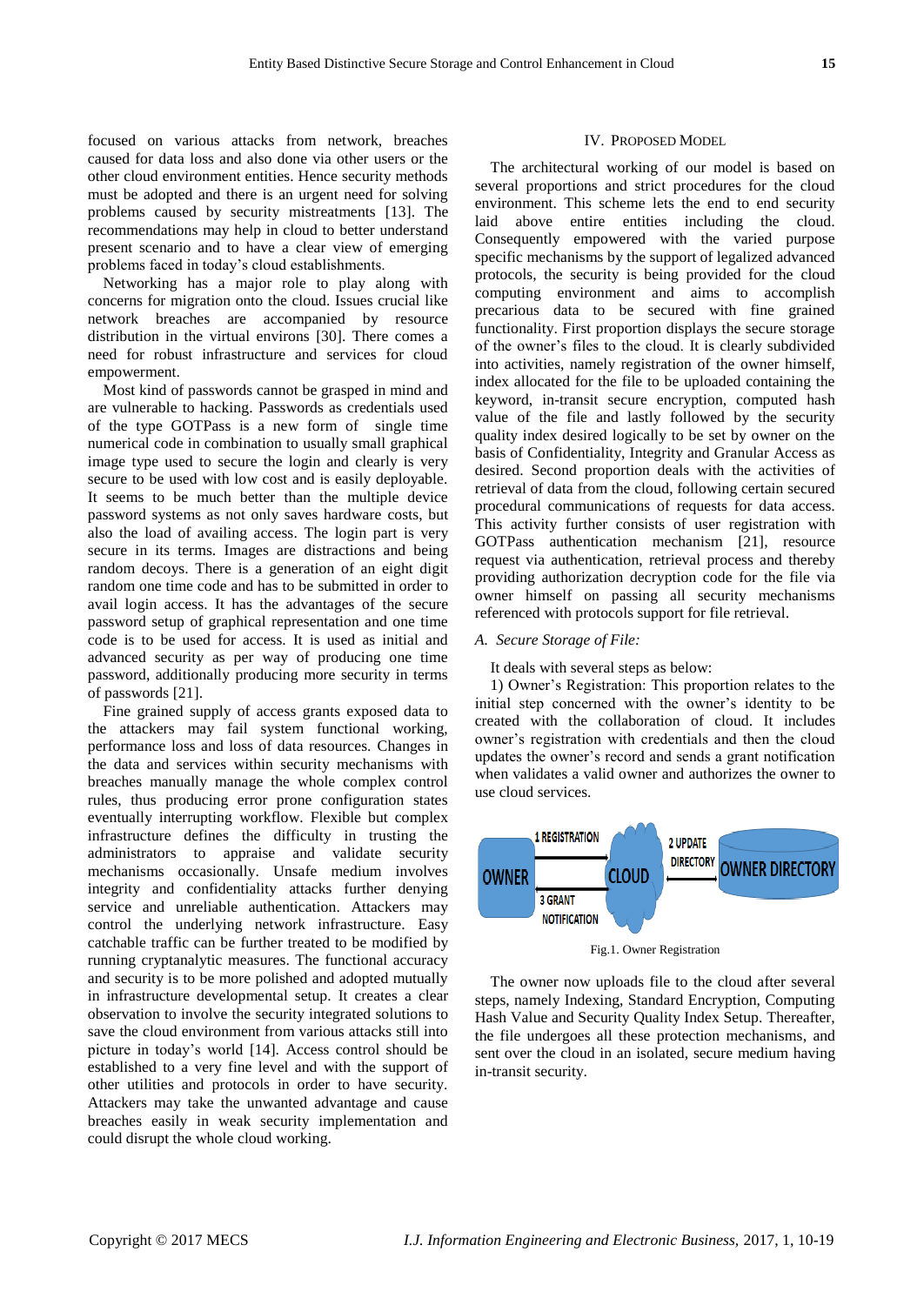

Fig.2. File to Secure Storage

2) Indexing: Indexing of file generally refers to a reference made to the file for its easy searching and retrieval. In our model, indexing refers as a process where our file contains some important arbitrary keyword which is to be stored with file in the cloud storage. The information about the file needed or requested can only be accessed through indexing as made searchable and users are catered with encrypted files if matched as per our model.

3) In-transit Secure and Encryption: Encryption is a process of converting data or information in terms of unreadable code to protect it from unauthorized access and can be reverted back to the original form only by trusty authorized personnel. Our model uses SSH File Transfer Protocol or Secure File Transfer Protocol (SFTP) protocol compliant encryption for data storage and transmission, which has rich file transfer capability and is highly secure to provide a high level of protection to encrypt any data transferred to the cloud. We are using Elliptic Curve Cryptography (ECC) as our encryption process with integration of the File Transfer Protocol over Secure Shell (SSH). ECC is a public or an asymmetric key cryptography method and tends to provide security and with the help of a protocol. The public key of the owner is sent when owner interacts with the cloud for authentication. There is no risk of revealing owner's identity with the public key as has no information contained in it and data is securely sent over network with the support of SFTP. The data is securely present in encrypted form everywhere in the cloud premises and is also protected during the transmission process with in-transit security.

4) Computing Hash Value: A hash value, also called a message digest, is a string of digits generated from a string of text. We are using SHA-256 (Secure Hash Algorithm 256 bits) which provides security of 128 bits against collision attacks. It works very efficiently and is impactful for maintaining the file integrity and hash value computed for the file, is sent with the file to the cloud in our model.

5) Secure Quality Index (SQI) Setup: It is essential for securely implementing our model, which is used for categorizing data into varied security levels as desired on the level of the security for the file of the owner. The owner has to assign this security value based on the security parameters, namely Confidentiality (C), Integrity (I), Granular Access Control (GA) to determine the exact and precise values for the security level tagged Security Quality Index (SQI) for his file. The value of confidentiality as well as integrity varies either 0 or 1, meaning as either no or full parametric entity involved and the value of granular access varies either 0 or 1 or 2, meaning as either no or half or full parametric entity involved SQI is a time-varying function for the owner to set for multiple files to be uploaded and the level of security could be availed by the owner as desired.

$$
SQL = F(C, I, GA)
$$
 (1)

The values of these parameters of security are involved in the calculation outcome of the function:

$$
SQL = 0.7 + 3 \times C + 2.4I + 1.95 \times GA \tag{2}
$$

SQI is clearly used in the allocation for the types of storage of data. SQI value ranges from 0.7-10 based upon which the security is enhanced as well as quality of service support being provided in our model. As there is an increase in the SQI value, there is increase in security as well. SQI value from 0.7-3.6 represents low, 3.7-7.6 represents moderate, 7.7-10 represents a high bonding with security to the file. Hence the storage is secured by the means and type of Secure Quality Index (SQI) in relation associated with the corresponding file.

Based on the security classified value for each file, the storage is allocated and the storage is divided into three broad levels with the help of SQI. Hence the classified and isolated storage level classification of data at the storage end acts as a security enhancement to our model.

## V. ALGORITHM

The storage is designated accordingly as the parameters for the specific file are setup before the uploading of user file occurs. Input is received in terms of the distinct values based on parameters to classify the file and then assigned to the file as per security achieved based on input. Further the whole procedure helps to allot the storage as for the classified files concerned.

1) Input: C [ ] array of n integer size, where n is the number of files as input to the cloud, consists of Confidentiality (C) value of each nth file either 0 or 1,  $I[\ ]$ array of n integer size, where n is the number of files as input to the cloud, consists of Integrity (I) value of each nth file either 0 or 1, GA [ ] array of n integer size, where n is the number of files as input to the cloud, consists of Granular Access (GA) value of each nth file either 0, 1 or 2.

2) Output: SQI [ ] array of n integer size, where n is the number of files as input to the cloud, consists of the security level value of each nth file computed from other arrays as per formula.

3) for  $i = 1$  to n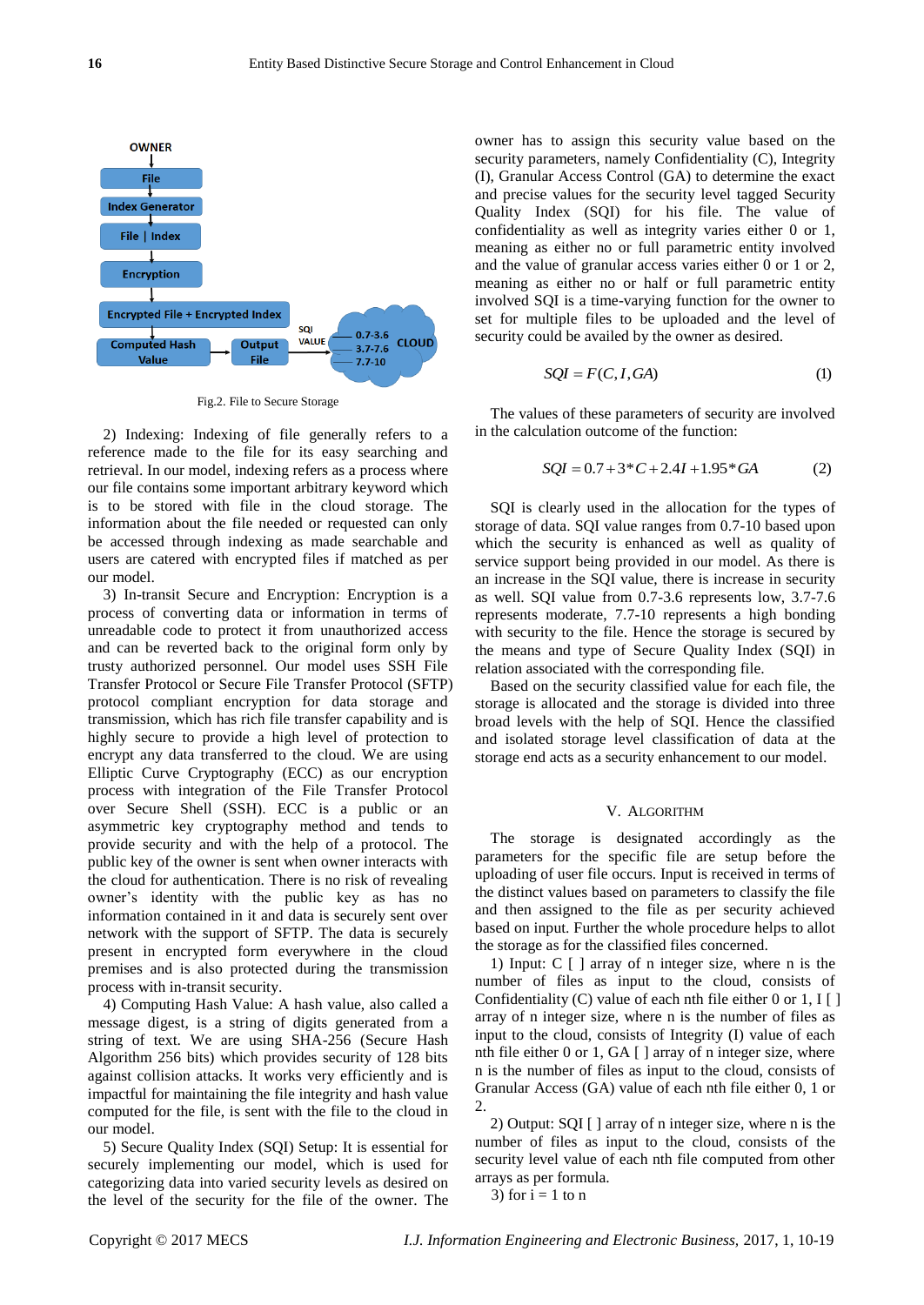$C[i]$  = Value of Confidentiality (C) for ith file. I  $[i]$  = Value of Integrity (I) for ith file. GA  $[i]$  = Value of Granular Access (GA) for ith

file.  $SQI = 0.7 + 3 * C + 2.4I + 1.95 * GA$ 

4) Calculate 
$$
SQL = 0.7 + 3 \times C + 2.4I + 1.95 \times GA
$$

- 5) for  $k = 1$  to n
	- if SQI  $[k] = 0.7-3.6$ , Security is Low,
	- else SQI  $[k] = 3.7-7.6$ , Security is Medium,
	- else SQI [ $k$ ] = 7.7-10, Security is High.

## *A. Securely Retrieval of data:*

This proportion has to retrieve data securely from the cloud by the user. It would consist of user registration with GOTPass authentication mechanism [21], file request with the identity name to the cloud and decryption process followed at last for successful file retrieval for catering the requests of that authentic user.

1) User Registration: The user sends a registration request to the owner, in response, will prompt a screen with choice of a unique username with a shape to draw in a grid of four by four dots displayed on the screen. The user sends back the username and pattern to the owner. Then the owner assigns him four random themes as set of thirty images, out of which user has to choose one in each theme. After user decides to confirm those four images in sequences which he has to remember with his username and pattern drawn. The owner then receives the whole identities and one time password generated with respect to those images [21]. The user identities are saved in his repository. Thereafter, the owner sends only the same username to the cloud for his repository of users as an information.



2) User verification and File Request: The next footstep is to request the desired file with id verification from the owner and cloud in a procedural way. In order to ask for file, user firstly needs to request the file from the cloud with his unique username registered with the owner. The cloud looks for his unique username in his user's directory. If the username matches, then cloud passes a notification of file requested to the owner with the username attached from which the file request is arrived. Owner verifies the identity with username and according to the authentication process. After successful verification of user, owner in response supplies user with searchable

keyword of the file and the decryption key with the computed hash value to the user.

3) Secure Retrieval of file: User then makes a file request with keyword as a search request at cloud end with his username. After a successful request with valid and trustful identity, encrypted file is sent through the cloud to the user end with the computed hash value associated with the file previously uploaded by the owner.

4) Decryption Process: When the user receives the encrypted file with the hash value from the cloud and the hash computed sent separately by the owner himself, user firstly compares the two hash values and checks the modification and integrity of file. Thereafter the file is finally decoded at the user end with the help of the decryption key. This is how the user gains access to the file following all security procedures and mechanisms.



## VI. FUNCTIONAL ANALYSIS

The model securely protects data and analyze the security implementation in a cloud environment. The proposed work opts to cater to the issues concerned with data with advancement in security trends laid to achieve higher security platform in cloud environments. The model is in favor of providing reliable protection against most of the security concerns. The functional paradigms of this model with a combination of other security enhancements tend to provide security as a backbone for the cloud environment. The paradigms are based in context to the major classification which define security. The values are taken into account with today's aspects of cloud trends essential as a need to implement security. These parameters have their values based on their requirements in order to make their importance as constitute of the security establishment in our model. They are combined in all different circumstances with different values which have a definite meaning in every scenario to depict the level of secure quality index as an outcome of security to provide secure storage and classified security of our model of data as desired by the owners.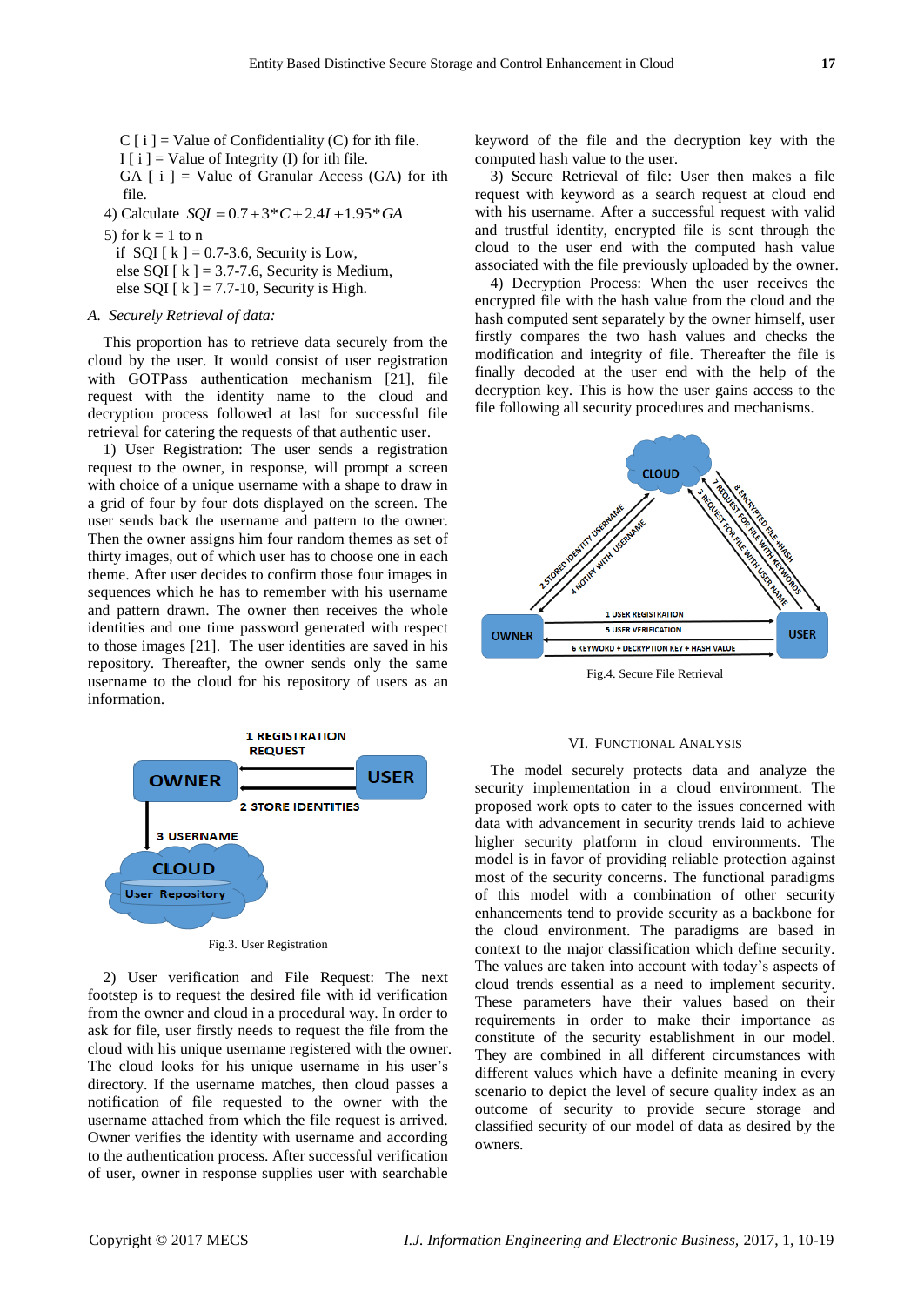

## VII. CONCLUSION

This work would be essential to setup new paradigm in the field of security implementation in cloud computing. The proposed work opts to provide data protection with end to end security and fine grained access isolated to every particular with strong authentication mechanisms. It caters to the issues of secure access control, network breaches, privacy issues, weak cryptography, denial of service, data protection, malicious entities, controlled access and overall security enhancement in today's world. This work acts as an advancement of other security trends laid previously and helps to combine various new technological advancements to boost up the security implementations in cloud environments.

It provides more scalability of access to various resources and also keeps the authorization applied upon various users. It totally meets the demands of the growing cloud enrollment of various traditional businesses and helps to bring more fluency in the way of facilitating the users empowered with security. It meets the solutions of the several issues still dominant in the cloud.

#### **REFERENCES**

- [1] Sabahi F, "Cloud Computing Security Threats and Responses," in Proceedings of the 3rd International Conference on Communication Software and Networks, Azad University, Iran, 2011, pp 245-249.
- [2] Dong X, Yu J, Luo Y, Chen Y, Xue G, and Li M, "Achieving an effective, scalable and privacy-preserving data sharing service in cloud computing," Computers & Security, vol. 42, pp. 151-164, 2013.
- [3] Behl A, and Behl K, "An Analysis of Cloud Computing Security Issues," in Proceedings of the World Congress on Information and Communication Technologies, Trivandrum, 2012, pp. 109– 114.
- [4] Balasubramanian R, and Aramudhan M, "Security Issues: Public vs Private vs Hybrid Cloud Computing," International Journal of Computer Applications, vol. 55, no. 13, pp. 35-41, 2012.
- [5] Shaikh R, and Sasikumar M, "Data Classification for Achieving Security in Cloud Computing," in Proceedings of the International Conference on Advanced Computing Technologies and Applications, Mumbai, India, vol. 45, 2015, pp 493-498.
- [6] Ramanathan R, and Latha B, "Resource Optimization Based on Demand in Cloud Computing," Research Journal of Applied Sciences, Engineering and Technology, vol. 8, no. 15, pp. 1724-1731, 2014.
- [7] Tripathi A, and Yadav P, "Enhancing Security of Cloud Computing using Elliptic Curve Cryptography," International Journal of Computer Applications, vol. 51, no. 1, pp. 26-30, 2012.
- [8] Pawar P, "Public Auditability and Data Storage Security In Cloud Computing By Using RSASS And ECCSS," International Journal of Advanced Research in Computer Engineering & Technology, vol. 3, no. 12, pp. 4272-4276, 2014.
- [9] Krombholz K, Fruhwirt P, Kieseberg P, Kapsalis I, Huber M, and Weippl E, "QR Code Security: A Survey of Attacks and Challenges for Usable Security," in Proceedings of the Second International Conference on Human Aspects of Information Security, Privacy and Trust, Crete, Greece, Vol 8533, 2014, pp. 79-90.
- [10] Sood S K, "A combined approach to ensure data security in cloud computing," Journal of Network and Computer Applications, vol. 35, no. 6, pp. 1831-1838, 2012.
- [11] Kadam K, Paikrao R, and Pawar A, "Survey on Cloud Computing Security," International Journal Of Emerging Technology and Advanced Engineering, vol. 3, no. 12, pp. 239-249, 2013.
- [12] Albakri S H, Shanmgam B, Samy G N, Idris N B, and Ahmed A, "A Case Study for the Cloud Computing Security Threats in a Governmental Organization," in Proceedings of the International Conference on Computer, Communication and Control Technology, Langkawi, Kedah, Malaysia, 2014, pp. 452-457.
- [13] Kazim M, and Zhu S Y, "A Survey on top security threats in cloud computing," International Journal of Advanced Computer Science and Applications, vol. 6, no. 3, pp. 109- 113, 2015.
- [14] Majhi S K, and Dhal S K, "A Study on Security Vulnerability on Cloud Platforms," in Proceedings of the 1st International Conference on Information Security & Privacy, Nagpur, India, vol. 78, 2016, pp. 55-60.
- [15] Bhosale P, Deshmukh P, Dimbar G, and Deshpande A, "Enhancing Data Security in Cloud Computing Using 3D Framework & Digital Signature with Encryption," International Journal of Engineering Research & Technology, vol. 1, no. 8, pp. 1-8, 2012.
- [16] Patil V T, and Chandel G S, "Implementation of TPA and Data Integrity in Cloud Computing using RSA Algorithm," International Journal of Engineering Trends and Technology, vol. 12, no. 2, pp. 85-93, 2014.
- [17] Rumale A S, and Chaudhari D N, "Cloud Computing: Infrastructure as a Service," International Journal of Inventive Engineering and Sciences, vol. 1, no. 3, pp. 1-7, 2013.
- [18] Ojugo A A, Aghware F O, Yoro R E, Yerokun M O, Eboka A O, Anujeonye C N, and Efozia F N, "Dependable Community-Cloud Framework for Smartphones," American Journal of Networks and Communications, vol 4, no. 4, pp. 95-103, 2015.
- [19] Subbiah S, Muthukumaran S S, and Ramkumar T, "An Approach for Enhancing Secure Cloud Storage Using Vertical Partitioning Algorithm," Middle-East Journal of Scientific Research, vol. 23, no. 2, pp. 223-230, 2015.
- [20] Priya A, Rana Y K, and Patel B P, "Design and Implementation of an Algorithm to Enhance Cloud Security," International Journal of Computer Applications, vol. 113, no. 12, pp. 41-47, 2015.